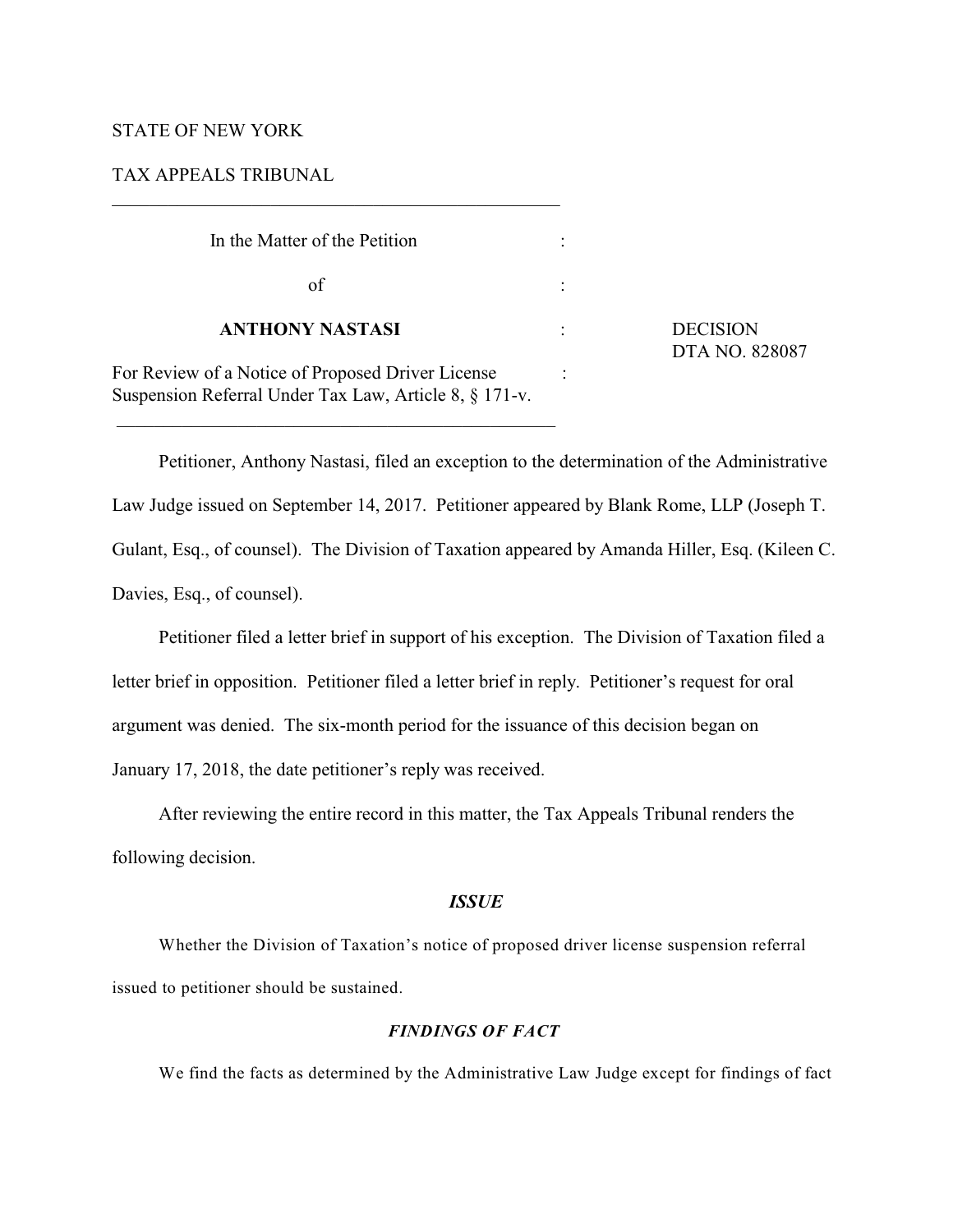1 and 3, which have been amplified to more fully reflect the record. The Administrative Law Judge's findings of fact and the modified findings of fact are set forth below.

1. The Division of Taxation (Division) issued to petitioner, Anthony Nastasi, a notice of proposed driver license suspension referral (proposed suspension notice), dated March 9, 2016, which notified petitioner that new legislation allows New York State to suspend the drivers' licenses of persons who have delinquent unpaid tax debts. The proposed suspension notice informed petitioner of how to avoid such suspension, how to respond to the proposed suspension notice and what would ensue if he failed to take action. The proposed suspension notice allowed petitioner 60 days to respond. Attached to the proposed suspension notice was a consolidated statement of tax liabilities listing petitioner's tax assessments subject to collection, as follows:

| <b>Assessment No.</b> | Tax<br>period<br>ended | <b>Tax Amount</b><br>Assessed | <b>Interest</b><br>Assessed | <b>Penalty</b><br>Assessed | <b>Payments</b><br>and credits | <b>Current</b><br><b>Balance Due</b> |
|-----------------------|------------------------|-------------------------------|-----------------------------|----------------------------|--------------------------------|--------------------------------------|
| L-043660061-5         | 6/30/15                | \$0.00                        | \$35.80                     | \$4,449.52                 | \$0.00                         | \$4,485.32                           |
| L-043476214-2         | 3/31/15                | \$0.00                        | \$3,090.59                  | \$181,903.59               | \$0.00                         | \$184,994.18                         |
| L-043148888-5         | 12/31/13               | \$0.00                        | \$4.041.01                  | \$143,258.46               | \$13,267.00                    | \$134,032.47                         |
| L-043148887-6         | 3/31/14                | \$0.00                        | \$3,333.31                  | \$132,226.02               | \$25,000.00                    | \$110,559.33                         |
| L-043148886-7         | 9/30/14                | \$0.00                        | \$6,240.85                  | \$200,756.34               | \$0.00                         | \$206,997.19                         |
| L-043148885-8         | 12/31/14               | \$0.00                        | \$6,859.75                  | \$220,665.41               | \$0.00                         | \$227,525.16                         |
| L-043124020-9         | 3/31/15                | \$0.00                        | \$328.82                    | \$12,053.25                | \$0.00                         | \$12,382.07                          |
| L-042899923-6         | 12/31/14               | \$0.00                        | \$8,056.12                  | \$238,034.52               | \$0.00                         | \$246,090.64                         |
| L-042739954-1         | 9/30/14                | \$0.00                        | \$8,106.16                  | \$188,433.99               | \$0.00                         | \$196,540.15                         |
| L-042169761-5         | 6/30/14                | \$0.00                        | \$7,508.38                  | \$101,970.42               | \$0.00                         | \$109,418.80                         |
| L-041864165-8         | 12/31/13               | \$0.00                        | \$6,173.71                  | \$277,751.60               | \$0.00                         | \$283,925.31                         |
| L-041864164-9         | 3/31/14                | \$0.00                        | \$6,372.77                  | \$286,706.93               | \$0.00                         | \$293,079.70                         |
| L-041505143-3         | 9/30/13                | \$0.00                        | \$5,287.26                  | \$237,870.57               | \$0.00                         | \$243,157.83                         |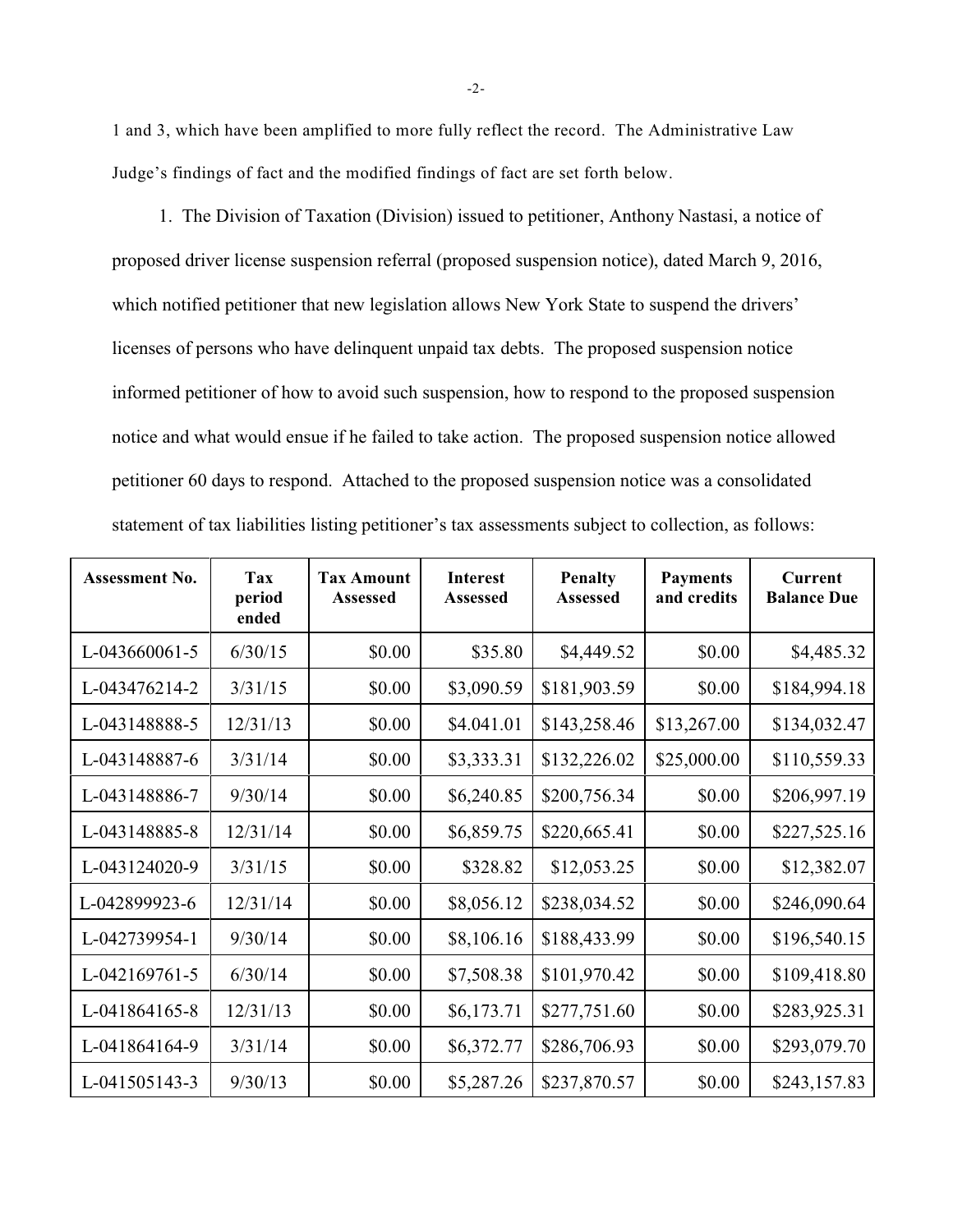| Total         |         |        |                            |        | $\mid$ \$2,619,916.17 |
|---------------|---------|--------|----------------------------|--------|-----------------------|
| L-040129230-6 | 6/30/13 | \$0.00 | $$38,174.31$ $$328,553.82$ | \$0.11 | \$366,728.02          |

2. On February 13, 2017, following the issuance of a conciliation order, dated November 18, 2016, sustaining the proposed suspension notice, petitioner filed a petition with the Division of Tax Appeals. The petition alleges that a suspension of petitioner's driver's license would cause a severe hardship to petitioner and that without the ability to drive, he would not be able to collect debts and raise funds necessary to pay his tax liabilities.

3. The Division filed its answer to the petition on April 12, 2017, and in turn brought a motion on May 22, 2017 seeking to dismiss the petition or, in the alternative, seeking summary determination in favor of the Division pursuant to sections 3000.5, 3000.9 (a) (i) and (b) of the Rules of Practice and Procedure of the Tax Appeals Tribunal. The Division submitted with its motion an affidavit, sworn to May 18, 2017, of Brandie M. Spohn, who is employed as a Business Systems Analyst 4 with the Division's Civil Enforcement Division (CED). Ms. Spohn's responsibilities and duties include overseeing the operations of the CED's Operations Analysis and Support Bureau and working with the Office of Information Technology Services. Her affidavit is based upon her personal knowledge of the facts in this matter and a review of the Division's official records, which are kept in the ordinary course of business. Ms. Spohn's affidavit details the steps undertaken by the Division in carrying out the license suspension program authorized by Tax Law, Article 8, § 171-v.

4. In her affidavit, Ms. Spohn describes the Division's process for selection of candidates who could be sent notices of proposed driver license suspension pursuant to Tax Law § 171-v. The initial search criteria includes that 1) the taxpayer have an outstanding balance of tax, penalty, and interest in excess of \$10,000.00; 2) all assessments currently involved in formal or

-3-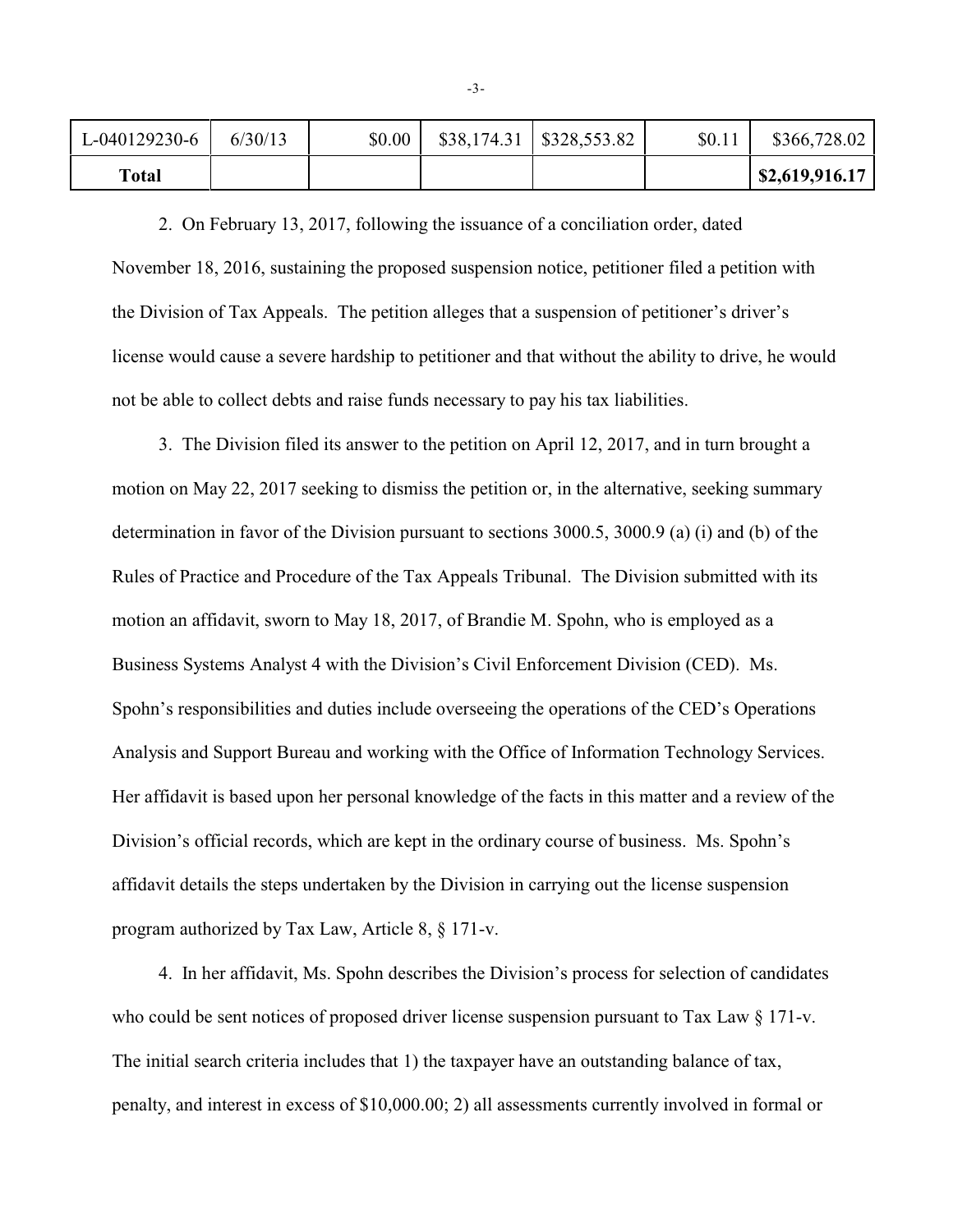informal protest, or bankruptcy be eliminated; 3) there must be less than 20 years from the issuance of the particular notice and demand; 4) the outstanding assessments not be the subject of an approved payment arrangement; and 5) deceased taxpayers are excluded. The Division searches its electronic database on a weekly basis for those taxpayers who meet the above criteria. The Division also determines whether a taxpayer's wages are being garnished for the payment of past-due tax liabilities, past-due child support, or combined child and spousal support arrears, which would exclude a taxpayer from being selected for suspension.

5. Once candidates have been identified by the Division, the necessary information is sent to the Department of Motor Vehicles (DMV) to confirm that the taxpayer has a qualifying driver's license and is eligible for a notice of proposed driver license suspension.

6. After receipt of a match from DMV, but prior to issuance of a proposed suspension notice, an additional compliance check is run by the Division to ensure that the case still meets the aforementioned criteria and is still eligible for suspension. If so, the Division issues the proposed suspension notice to the taxpayer.

7. If the taxpayer does not respond to the Division or there has been no change in his or her status, the case is electronically sent to DMV for the license to be suspended.

8. Ms. Spohn avers that based on her review of the Division's records and her knowledge of its policies and procedures, issuance of the proposed suspension notice to petitioner was proper.

## *THE DETERMINATION OF THE ADMINISTRATIVE LAW JUDGE*

The Administrative Law Judge initially concluded that the Division of Tax Appeals had subject matter jurisdiction over the petition filed in this matter. Therefore, the Administrative Law Judge found that at issue was the Division's motion for summary

-4-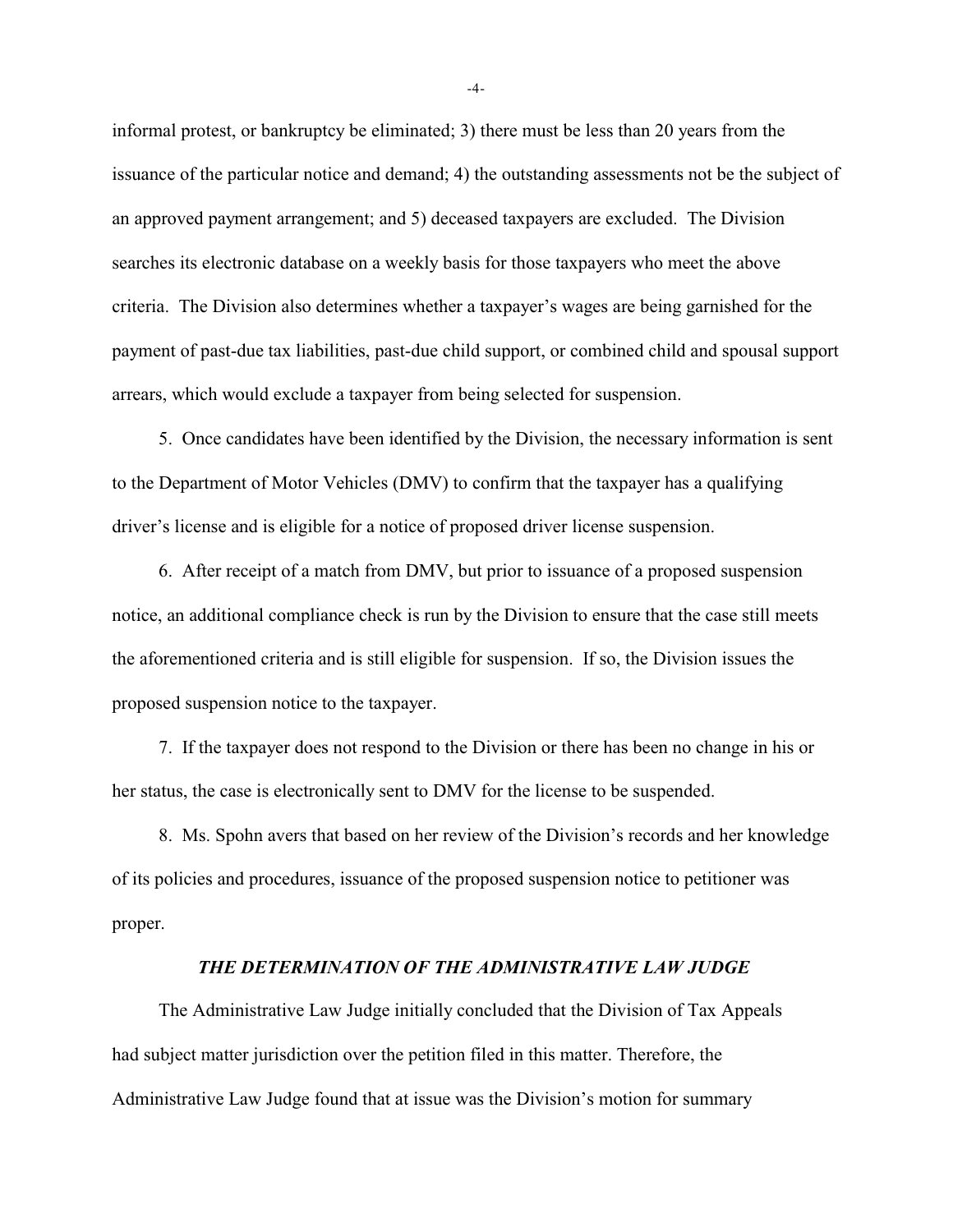determination and explained that such a motion may be granted "if, upon all the papers and proof submitted, the administrative law judge finds that it has been established sufficiently that no material and triable issue of fact is presented" (20 NYCRR 3000.9 [b] [1]). The Administrative Law Judge explained that the party bringing the motion is required to make a prima facie showing of entitlement to summary determination as a matter of law, and that the motion should be denied if there arguably exists a material issue of fact.

The Administrative Law Judge explained that Tax Law § 171-v provides for the enforcement of past-due tax liabilities in excess of \$10,000.00 through the suspension of drivers' licenses. The Administrative Law Judge noted that petitioner had not raised any objections to the tax liabilities that provided the basis for the issuance of the proposed suspension notice in the present matter and thus concluded that, by operation of law, such tax liabilities are fixed and final and met the threshold requirements for issuance of the proposed suspension notice.

The Administrative Law Judge also found that petitioner did not raise any of the specific grounds available for relief under the statute. Rather, petitioner argued that the suspension of his driver's license would cause hardship in that he would be unable to collect the debts necessary to pay the outstanding tax liabilities. The Administrative Law Judge found this argument unpersuasive in light of a finding by this Tribunal that Tax Law § 171-v does not provide any exceptions for financial hardship. Furthermore, the Administrative Law Judge noted that relief in the form of a restricted use driver's license was available.

The Administrative Law Judge concluded that as there were no facts in dispute, nor any legal basis upon which to grant the petition, the Division's motion for summary determination should be granted.

-5-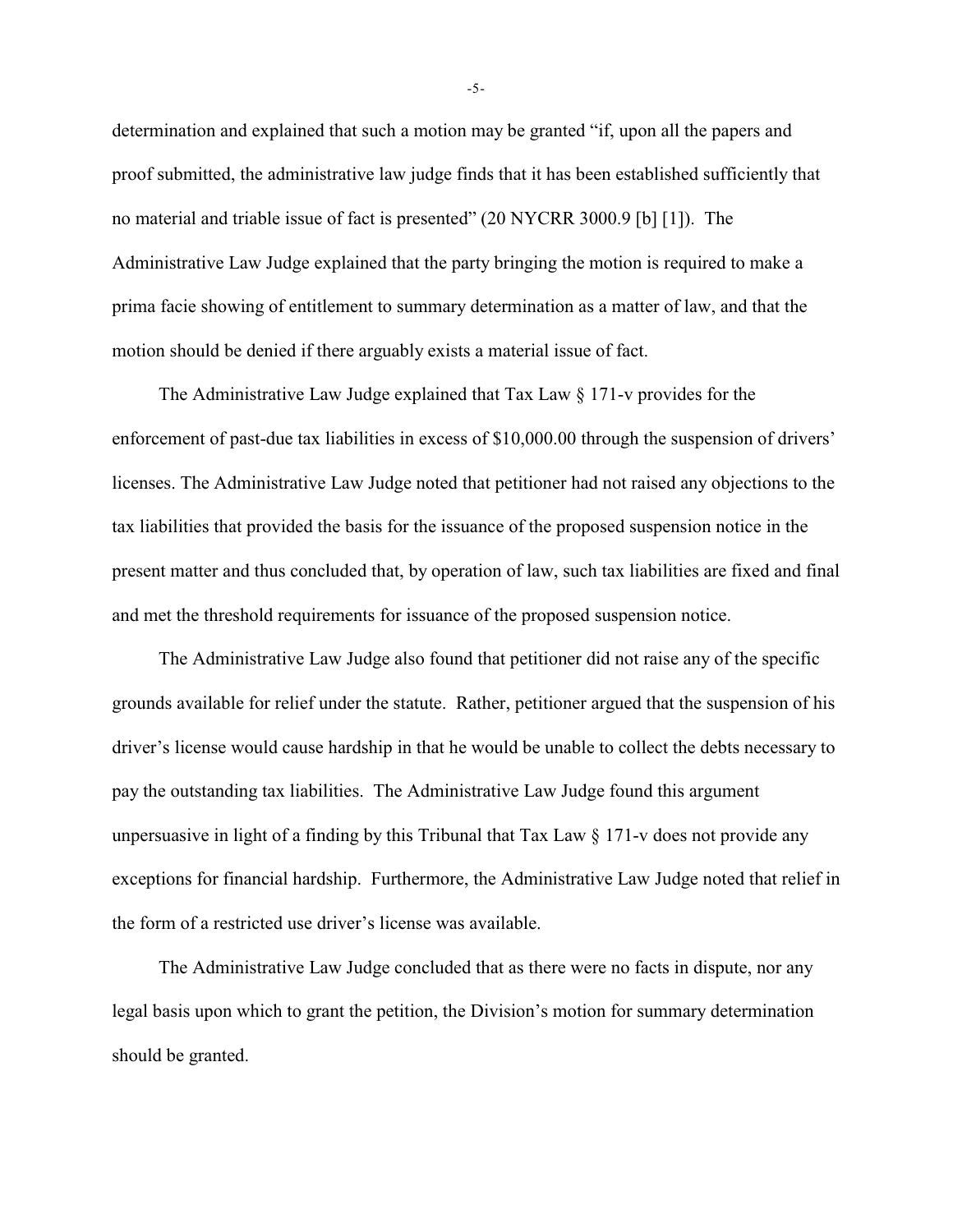### *SUMMARY OF ARGUMENTS ON EXCEPTION*

Petitioner continues to argue on exception that the suspension of his driver's license would cause him a significant hardship and would effectively prohibit him from collecting the very debts that are necessary to pay his outstanding tax liabilities, thus thwarting the purpose of the statute. Petitioner asserts that the Administrative Law Judge did not consider that petitioner may not qualify for a restricted use license and thus did not address the full extent of the hardship caused to petitioner by the suspension of his driver's license.Accordingly, petitioner urges this Tribunal to reverse the determination of the Administrative Law Judge, or remand the matter for further proceedings that would take into account petitioner's unique circumstances.

The Division calls the Tribunal's attention to the fact that petitioner did not dispute the basis of the notice of proposed suspension, its proper issuance or his receipt of the notice. The Division argues that petitioner did not raise any of the specifically enumerated statutory grounds upon which he can challenge the notice of proposed suspension and that the objection petitioner did raise, that of personal hardship, is not a ground upon which petitioner can challenge the notice of proposed suspension. Accordingly, the Division requests that the determination of the Administrative Law Judge be affirmed.

#### *OPINION*

 Procedurally, we agree with the conclusion of the Administrative Law Judge that the Division's motion to dismiss is not the proper vehicle for reaching a resolution of this matter and, accordingly, we decide the Division's alternative motion for summary determination. As we previously noted in *Matter of United Water New York* (Tax Appeals Tribunal, April 1, 2004):

"Inasmuch as summary judgment is the procedural equivalent of a trial, it should be denied if there is any doubt as to the existence of a

-6-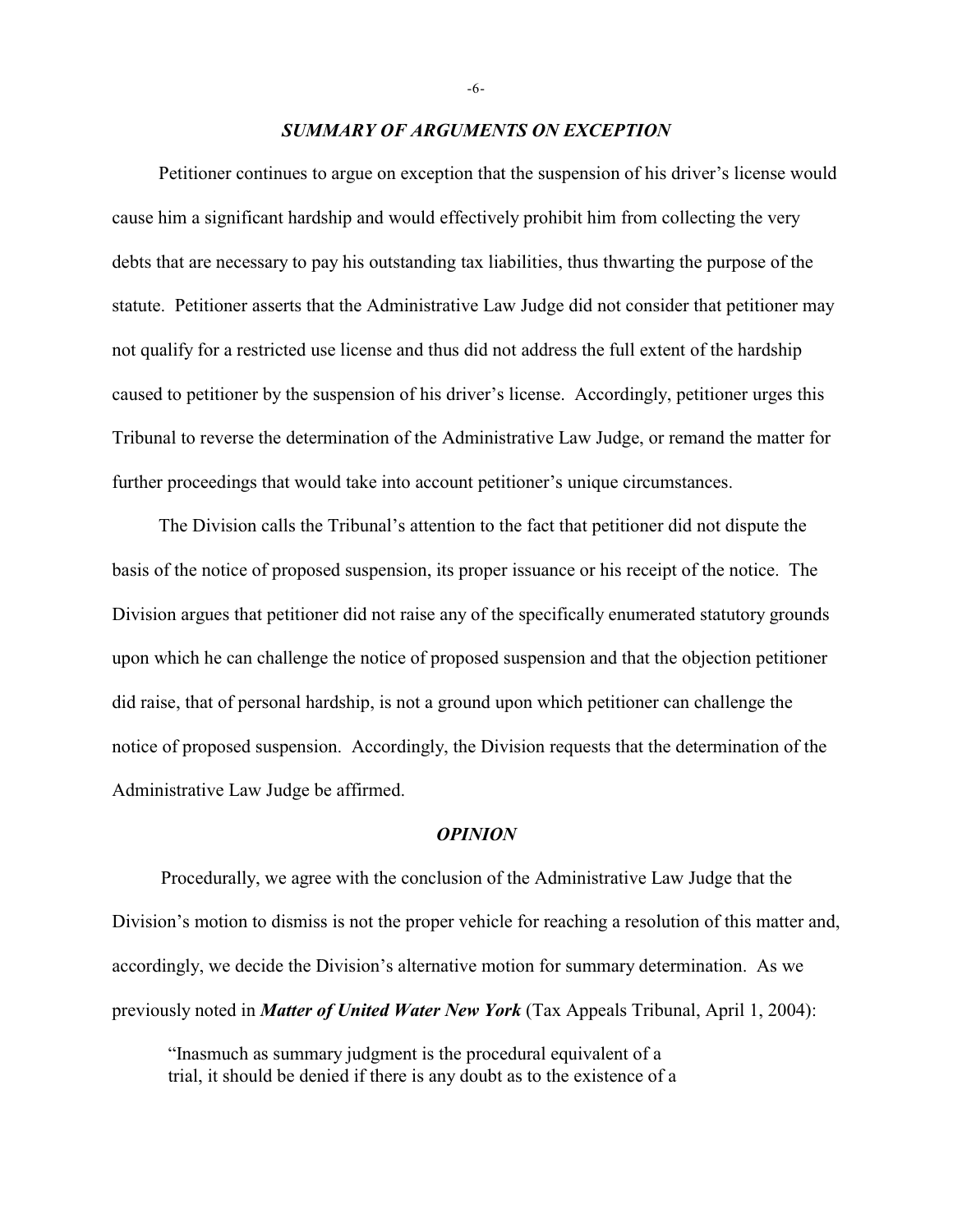triable issue or where the material issue of fact is 'arguable' (*Glick & Dolleck v. Tri-Pac Export Corp.*, 22 NY2d 439 [1968]). If material facts are in dispute, or if contrary inferences may be reasonably drawn from undisputed facts, then a full trial is warranted and the case should not be decided on a motion (*see Gerard v. Inglese*, 11 AD2d 381 [1960]). Upon such a motion, it is not for the court 'to resolve issues of fact or determine matters of credibility but merely to determine whether such issues exist' (*Daliendo v. Johnson*, 147 AD2d 312 [1989])."

In determining a motion for summary determination, the evidence must be viewed in a manner most favorable to the party opposing the motion (*see Rizk v Cohen*, 73 NY2d 98, 103 [1989]); *Museums at Stony Brook v Village of Patchogue Fire Dept.*, 146 AD2d 572, 573-74 [2d Dept 1989]; *see also Weiss v Garfield*, 21 AD2d 156, 158 [3d Dept 1964]). However, "[u]nsubstantiated allegations or assertions are insufficient to raise an issue of fact" (*Matter of Azzato*, Tax Appeals Tribunal, May 19, 2011, *citing Alvord & Swift v Muller Constr. Co.*, 46 NY2d 276 [1978]).

Tax Law § 171-v (3) requires the Division to notify a taxpayer that he or she is going to be included in the driver's license suspension program by first class mail to the taxpayer's last known address no later than 60 days prior to the Division informing DMV of the taxpayer's inclusion. This subdivision also states that no notice shall be issued to a taxpayer whose wages are already being garnished by the Division for past-due tax liabilities, child support, or combined child and spousal support. The process as found herein adequately ensures that notices are issued no later than 60 days prior to a taxpayer being included in the driver's license suspension program.

Tax Law § 171-v also requires that the notification include: a clear statement of the past due tax liabilities, together with notice that the taxpayer's information will be provided to DMV 60 days after the mailing of the notice; a statement that the taxpayer can avoid license suspension by paying the debt or entering into a payment agreement acceptable to the Division and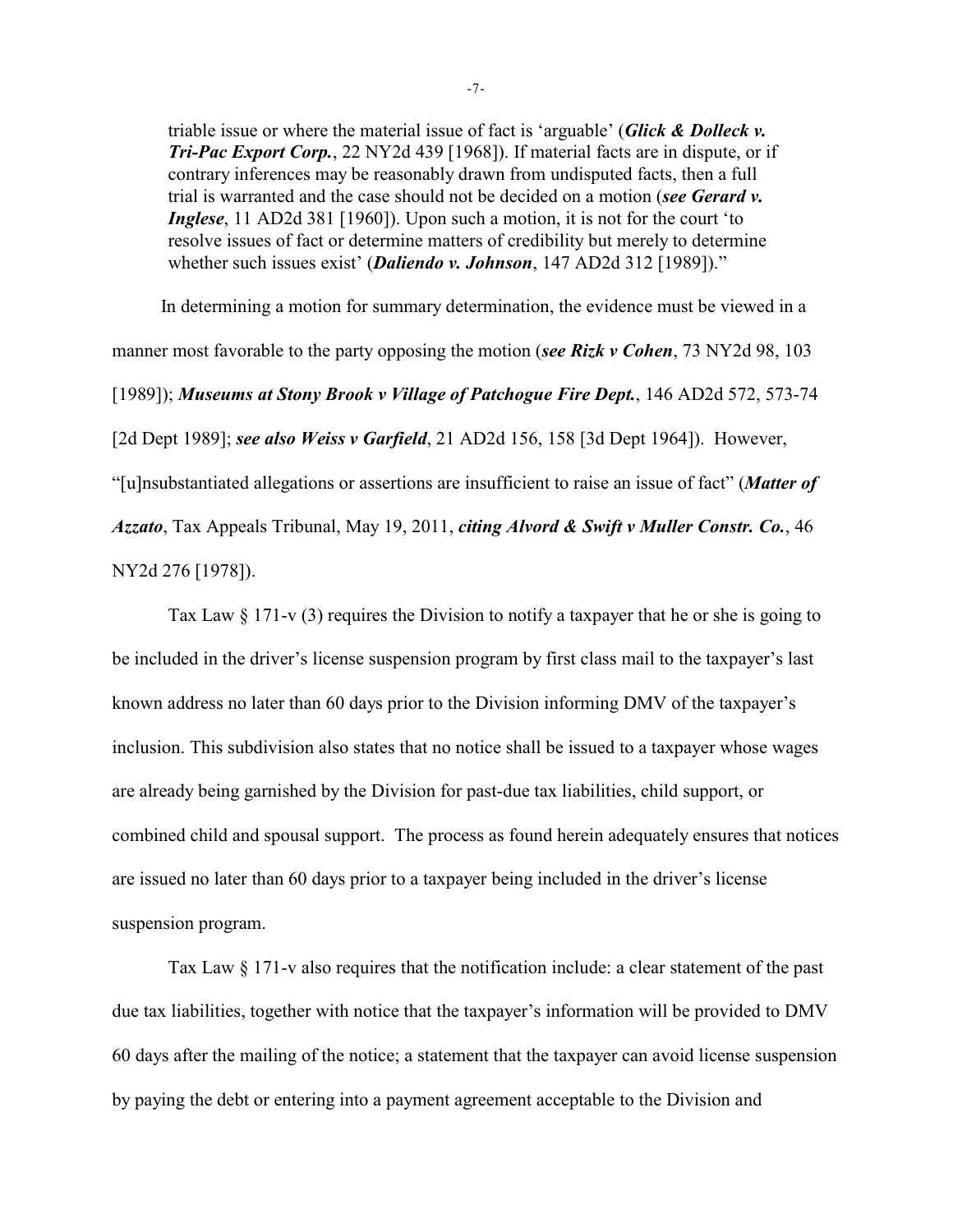information as to how the taxpayer can go about this; a statement that a taxpayer can only protest

the proposed suspension notice based upon the issues set forth in Tax Law  $\S 171$ -v (5); and a

statement that the suspension will remain in effect until the fixed and final liabilities are paid or a

satisfactory payment arrangement is entered into.

As evidenced by the proposed suspension notice, the Division has shown that all of the

notice requirements of Tax Law § 171-v are met in its notice of proposed drivers license referral.

Tax Law § 171-v (5) provides that a taxpayer may only challenge a driver's license

suspension or referral on the following grounds:

"(i) the individual to whom the notice was provided is not the taxpayer at issue;

(ii) the past-due tax liabilities were satisfied;

(iii) the taxpayer's wages are being garnished by the department for the payment of the past-due tax liabilities at issue or for past-due child support or combined child and spousal support arrears;

(iv) the taxpayer's wages are being garnished for the payment of past-due child support or combined child and spousal support arrears pursuant to an income execution issued pursuant to section five thousand two hundred forty-one of the civil practice law and rules;

(v) the taxpayer's driver's license is a commercial driver's license as defined in section five hundred one-a of the vehicle and traffic law; or

(vi) the department incorrectly found that the taxpayer has failed to comply with the terms of a payment arrangement made with the commissioner more than once within a twelve month period for the purposes of subdivision three of this section"

If the taxpayer has not challenged the notice on any of the above grounds, paid the past

due tax liabilities or made payment arrangements by the conclusion of the 60-day period, the

Division shall notify DMV that the driver's license shall be suspended (Tax Law § 171-v [4]).

Again, the Division's procedures comply with the statutory requirements.

Finally, the Division has shown, and petitioner has not contested, that the proposed

suspension notice was issued in compliance with the Division's procedures in the present matter.

The only factual allegation made by petitioner during the proceedings before the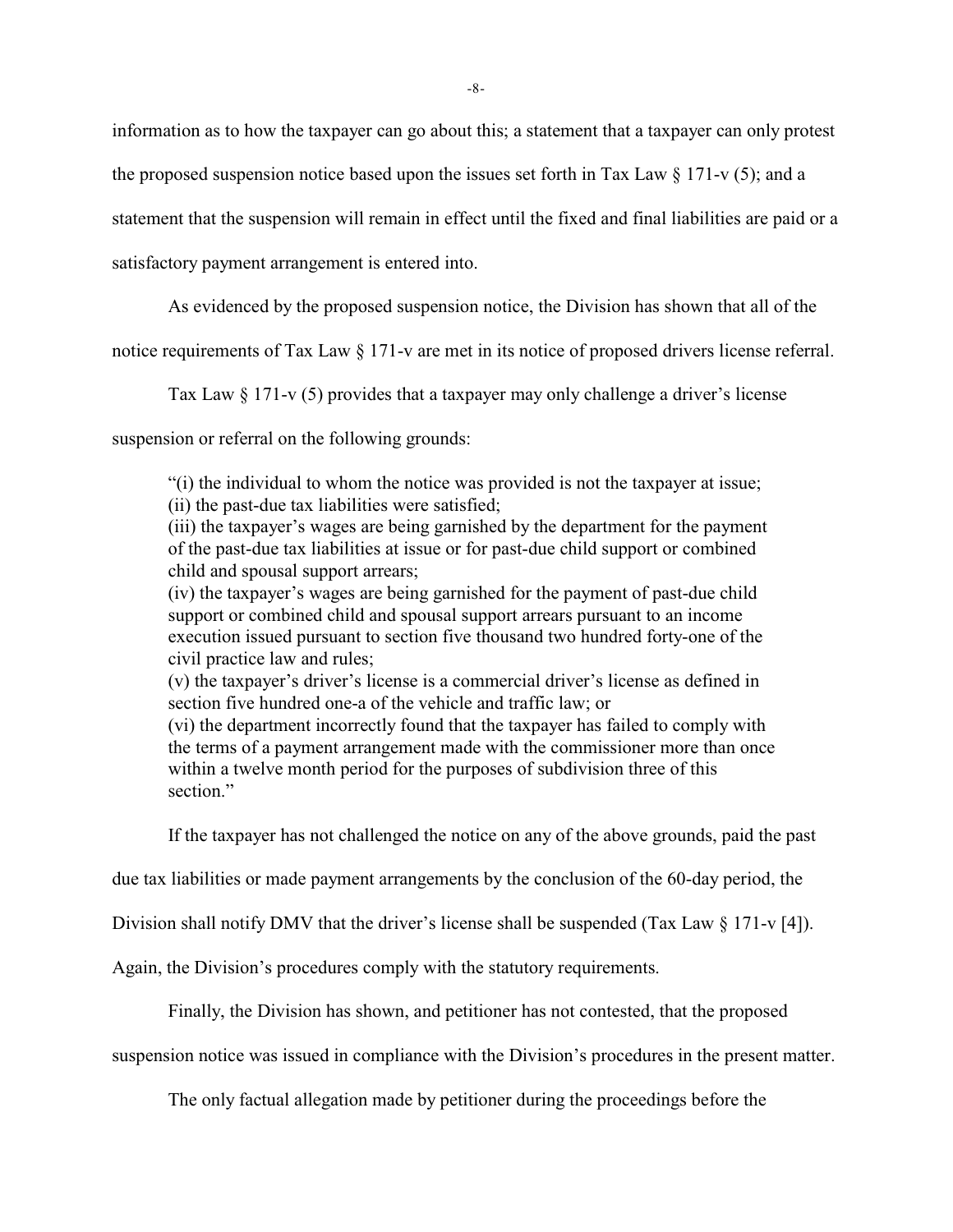Administrative Law Judge was that he needed his driver's license in order to collect the debts necessary to repay the liabilities listed on the consolidated statement of tax liabilities. Even assuming this were the case, proof of such circumstances would not allow petitioner to prevail in the instant matter (*Matter of Faupel*, Tax Appeals Tribunal, December 23, 2015 ["*there is no provision in the statutory language* regarding the program to suspend drivers' licenses for past-due tax liabilities *that allows us to consider petitioner's need for a driver's license*"] [emphasis added]).

As noted by the Administrative Law Judge, it appears that petitioner would be eligible for a restricted use license (*see* Vehicle and Traffic Law § 510 [4-f] [5] [allowing for a person whose license has been suspended for failure to pay past-due tax liabilities to apply for the issuance of a restricted use licence] and Vehicle and Traffic Law § 530 [5-b] [implying that a restricted use license cannot be denied to a person whose license has been suspended for failure to pay past-due tax liabilities]; *see also Matter of Jacobi*, 156 AD3d 1154, 1157 [3d Dept 2017], *lv denied* \_\_\_ NE3d [2018]). A restricted use license may be issued if such a license is necessary for certain employment or education reasons for the person whose driver's license has been suspended, or as required for medical treatment for that person or member of his or her household (Vehicle and Traffic Law § 530 [1]).

Petitioner argues on exception that the Administrative Law Judge did not consider that petitioner may not be eligible for a restricted use license because the business that gave rise to the liabilities listed on the consolidated statement of tax liabilities is now defunct. However, the Administrative Law Judge did not premise her determination on the fact that petitioner would or would not be eligible for a restricted use driver's license, but rather mentioned the possibility only in that it lessened the effectiveness of petitioner's hardship argument. In any event, there is

-9-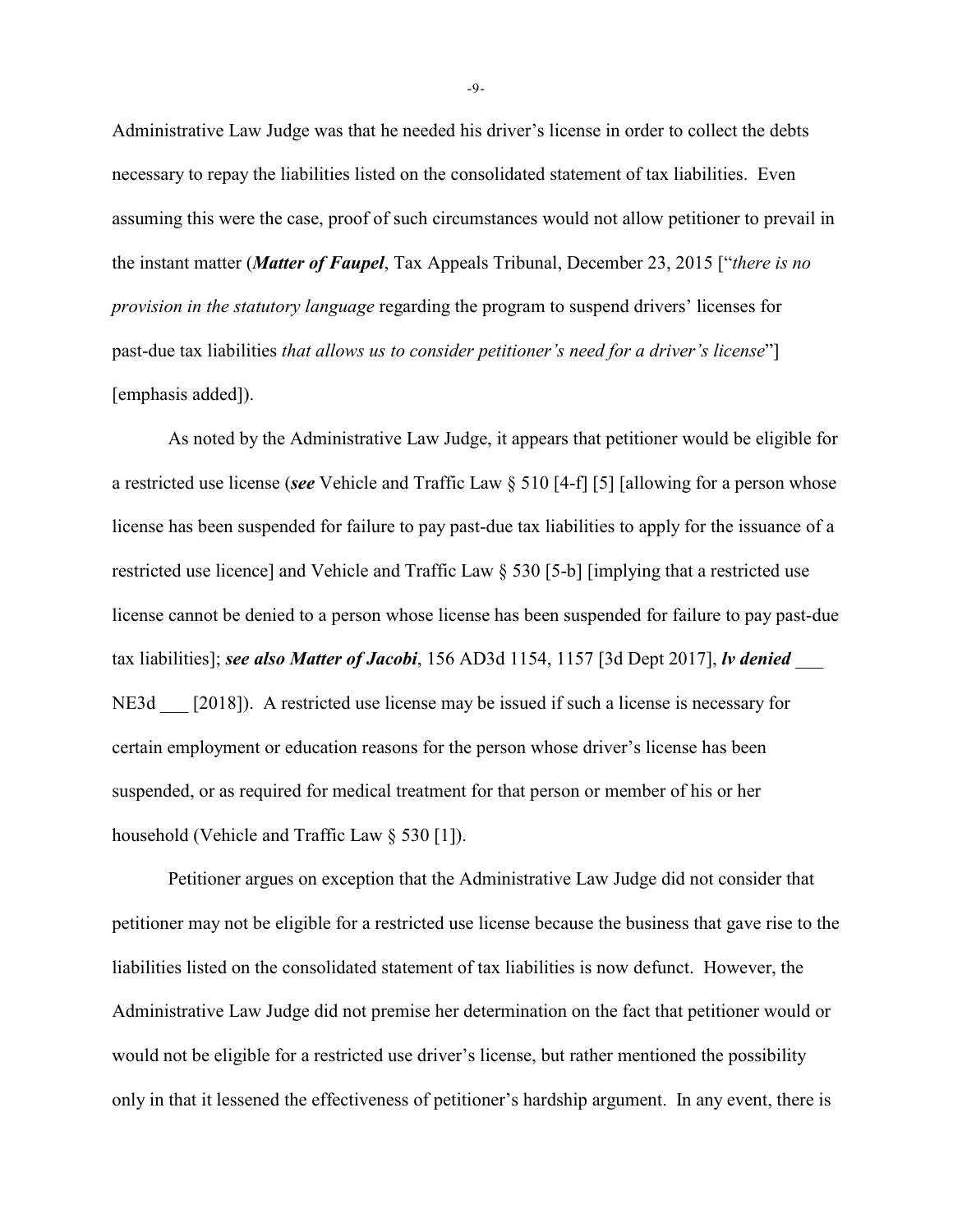also no provision in the statutory language regarding the program to suspend drivers' licenses for past-due tax liabilities that provides for any relief based upon hardship (*see Matter of Balkin*, Tax Appeals Tribunal, February 10, 2016). The only hardship relief even tangentially provided is set forth in Tax Law § 171 (Fifteenth), which allows the Division to compromise taxes in certain limited circumstances related to the financial hardship. An agreement to compromise taxes entered into under such statutory provision would have prevented the issuance of a notice of proposed suspension (*see Matter of Balkin*; *see also Berry v New York State Dept. of Taxation & Fin.*, 2017 WL 2671004 at 7 [Sup. Ct. NY County 2017], *affd* 2018 WL 3148826  $[1<sup>st</sup>$  Dept 2018]). Furthermore, petitioner's ability to obtain a restricted use driver's license, while it might somewhat ameliorate any hardship caused by the actual suspension of petitioner's driver's license, does not have any bearing on whether the proposed suspension notice in this case should be sustained.

 In conclusion, the Division has shown that its process regarding the suspension of drivers' licenses for past-due tax liabilities is in conformity with the statutes governing such program and that the proposed suspension notice issued to petitioner in the present case was issued pursuant to those procedures. In response, petitioner has provided only factual allegations and legal arguments that are not relevant to the issue to be decided in this case.

Accordingly, it is ORDERED, ADJUDGED and DECREED that:

1. The exception of Anthony Nastasi is denied;

2. The determination of the Administrative Law Judge is affirmed;

3. The petition of Anthony Nastasi is denied; and

4. The notice of proposed driver license suspension referral dated March 9, 2016 is sustained.